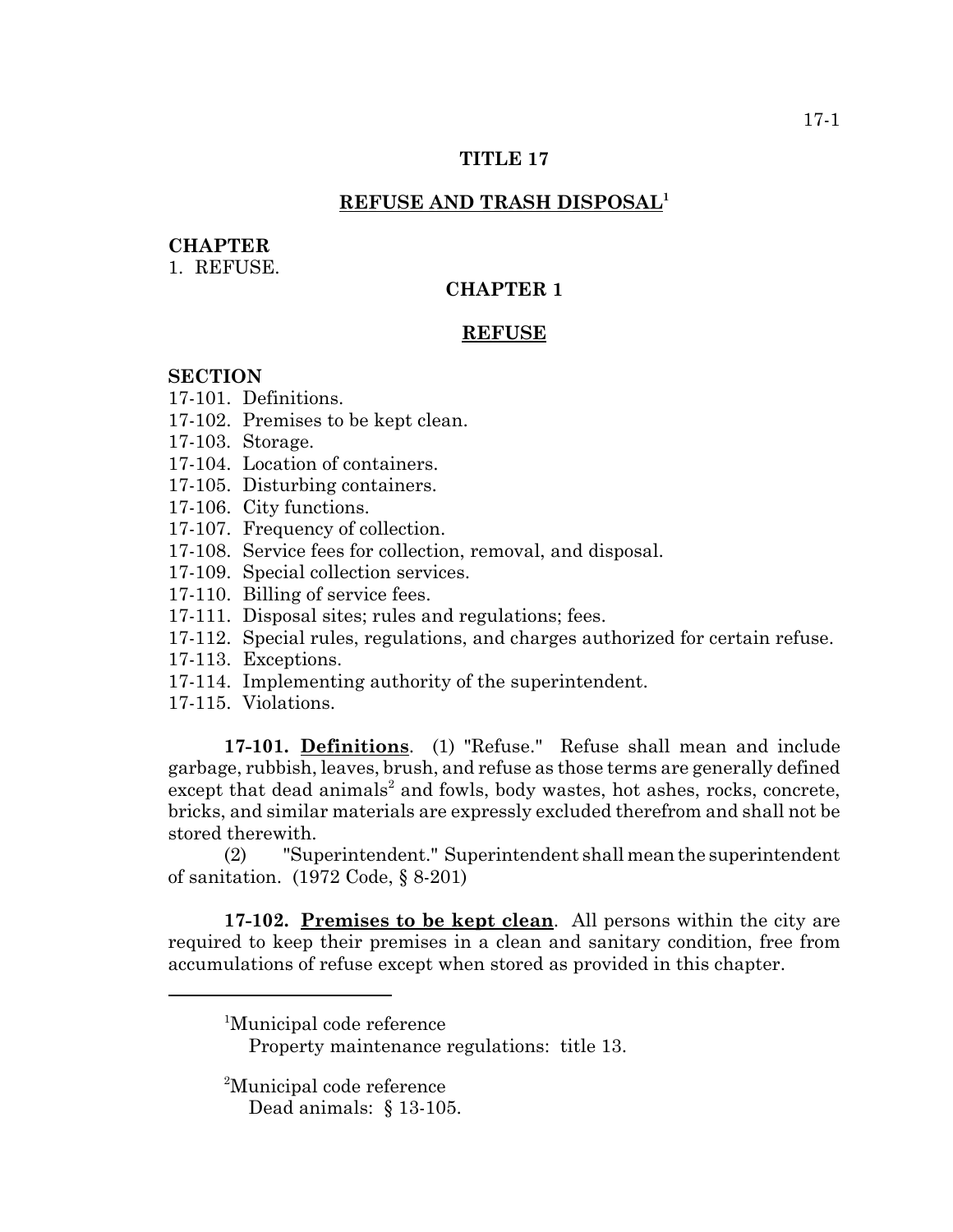(1) It shall be unlawful for the owner or occupant of a business or residential building, structure, or property to utilize the premises of such property for the open storage of any abandoned motor vehicle, ice box, refrigerator, stove, glass, building material, building rubbish, or similar items. It shall be the duty and responsibility of every such owner or occupant to keep the premises of such property clean and to remove from the premises all such abandoned items as listed above, including but not limited to weeds, dead trees, trash, and garbage.

(2) For the purpose of this section, an abandoned motor vehicle is defined as one that is in a state of disrepair or is incapable of being moved under its own power, or which does not have current state registration or a valid license plate attached to it, but shall not include an antique vehicle over twentyfive (25) years old, a vehicle kept within a building so it will not be visible from the street, a junked vehicle on the premises of a business operated in compliance with zoning ordinances or a vehicle stored in a place approved by the Health and Codes Department of the City of Manchester, Tennessee.

(3) Upon notice in writing from the Health and Codes Department of the City of Manchester, Tennessee, served in person or by registered mail on the owner and/or occupant of the property where the item(s) is being unlawfully stored, that person, organization, firm or corporation must comply with this section within ten (10) days from the date of notification. If the owner and/or occupant receiving the notice fails to comply within the specified time, a representative of the health and codes department shall issue a citation directing the owner and/or occupant to appear in the Manchester City Court for failure to comply with this chapter.

(4) Each day the property of an owner or occupant remains in violation of this section constitutes a separate and distinct offense, and the provisions of subsection three (3) of this section can be invoked daily in event of a continuing violation, without necessity of a second written notification or appearance before the committee. (1972 Code, § 8-102, as amended by Ord. #825, June 1998)

**17-103. Storage**. Each owner, occupant, or other responsible person using or occupying any building or other premises within this city where refuse accumulates, or is likely to accumulate, shall provide and keep covered an adequate number of refuse containers, that shall be used to contain all refuse, as defined in § 17-101 (1), with the exception of empty, intact cardboard boxes which may be placed neatly and safely around said refuse containers. They shall each have a capacity of not less than twenty (20) nor more than thirty-five (35) gallons, except that this maximum capacity shall not apply to larger containers which the city or producers handles mechanically, the combined weight of any manually handled refuse container and its contents shall not exceed seventy-five (75) pounds. No refuse shall be placed in a refuse container until such refuse has been drained of all free liquids. Containers with severely rusted bottoms, or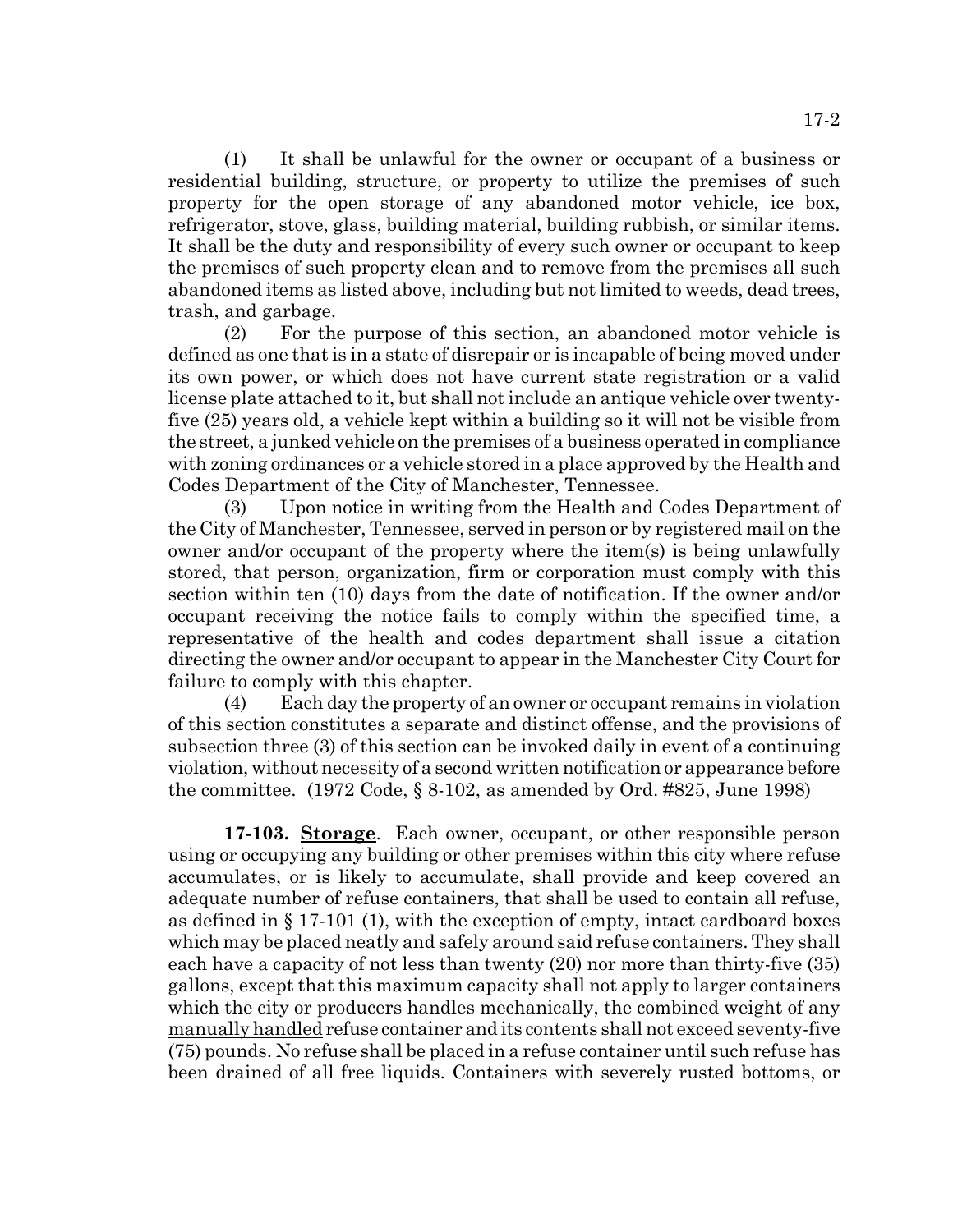sides, or holes to such a degree that spillage will occur when lifted, shall not be used to contain refuse and should be disposed of. (1972 Code, § 8-103)

**17-104. Location of containers**. At such times as shall be scheduled for the collection of refuse therefrom, containers of one hundred fifty (150) gallons or less shall be located on a firm, level surface at the same elevation as the street or alley immediately adjacent to the street line or alley margin. In areas where this is impossible, the container shall be placed on the edge of the street as close to the edge as possible but in no circumstances shall be container be placed in such a manner as to constitute a hazard to vehicles operating on the street or alley. As soon as practicable after such containers have been emptied they shall be removed by the owner to within, or to the rear of, his premises and away from the street line until the next scheduled time for collection. Containers with capacity greater than one hundred fifty (150) gallons shall be placed as designated by the director of general services. (1972 Code, § 8-104, as amended by Ord. #1209, Oct. 2008)

**17-105. Disturbing containers**. No unauthorized person shall uncover, rifle, pilfer, dig into, turn over, or in any other manner disturb or use any refuse container belonging to another. This section shall not be construed to prohibit the use of public refuse containers for their intended purpose. (1972 Code,  $§ 8-105)$ 

**17-106. City functions**. Except as otherwise herein provided only the city shall engage in the business of collection, removing, or disposing of residential refuse within the corporate city limits.

Only the city shall engage in the business of collection, removal or disposal of commercial or industrial refuse; however, when the volume or condition of that refuse is such that the sanitation department personnel and equipment cannot provide normal garbage services, the board of mayor and aldermen may elect not to dispose of the refuse. In this event, the refuse producer shall have the right to contract with a private firm, which must be approved by the city, to dispose of its refuse.

Services, if provided by the city, may be with its own forces, or by contractor. (1972 Code, § 8-106)

**17-107. Frequency of collection**. Refuse shall be collected from residences once a week and from businesses and other non-residential producers as often as reasonably necessary to protect against health and fire hazards. (1972 Code, § 8-107)

**17-108. Service fees for collection, removal and disposal**. Fees for the collection, removal and disposal of refuse shall be as set by resolution of the board of mayor and aldermen.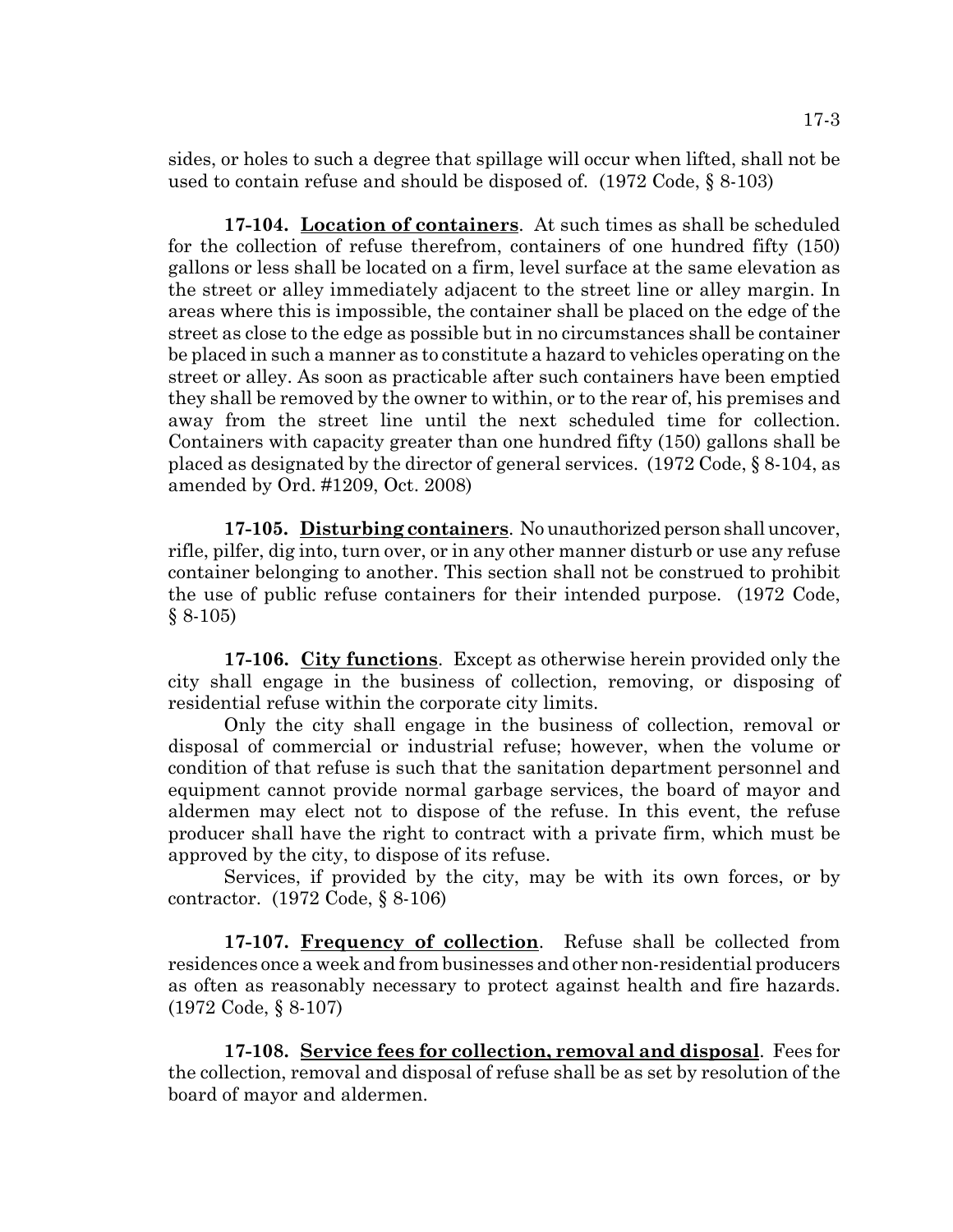All persons or recipients of the refuse collection services of the City of Manchester, Tennessee shall be relieved from the payment of service fees for the collection, removal and disposal of refuse if said persons are sixty five (65) years of age or over and his annual income from all sources does not exceed that amount computed according to Tennessee Code Annotated, § 67-5-702(2). Those entitled to the benefits of these code sections on the date the ordinance comprising this section is enacted shall remain entitled to the benefits thereof notwithstanding that they are not yet sixty-five (65) years of age. (1972 Code, § 8-108, as amended by Ord. #913, Jan. 2001, and Ord. #1315, Nov. 2011)

**17-109. Special collection services**. The superintendent may provide other collection and removal services to meet unusual circumstances and conditions, in accordance with regulations and fees recommended by him and approved by the municipal governing body. (1972 Code, § 8-109)

**17-110. Billing of service fees**. The service fee for collection, removal, and disposal of refuse by the city shall be included as a separate item each month on the bills rendered by the city for water service. The accounts shall be paid monthly at the same time the water bills are paid.

Water service shall be discontinued for failure to pay the refuse service fee by the delinquency date prescribed for the water bill.

When service commences or ceases, applicable fees may be prorated. If water services shall be supplied to a location, the occupant or tenant of which has vacated said premises, and the city is satisfied that there has been a termination of the need for refuse collection, then the city, on application of the owner or agent therefor, may suspend liability for such refuse fees, and said fees shall be reinstated with the next water bill rendered to an occupant or tenant of the premises.

In the case of premises containing more than one dwelling unit or place of business, and each is billed separately for water by the city, such fees shall be billed to each person in possession, charge, or control who is a water customer of the city. In the case of premises containing more than one dwelling unit or place of business which are served through a single water meter, so that the occupants cannot be billed separately by the city, the customer responsible for the water bill shall be liable for the refuse service fees for the premises.

Separate refuse service fees per unit shall not be assessed to any residential facility or premises which is wholly-owned by a housing authority created pursuant to Tennessee Code Annotated, § 13-20-401, et seq., or any housing facility which is the beneficiary of Federal Low Income Housing Tax Credits. (1972 Code, § 8-110, as amended by Ord. #1570, April 2019 *Ch20\_5-7-19*)

**17-111. Disposal sites; rules and regulations; fees**. It shall be unlawful for any person to dispose of any refuse at any place within the City of